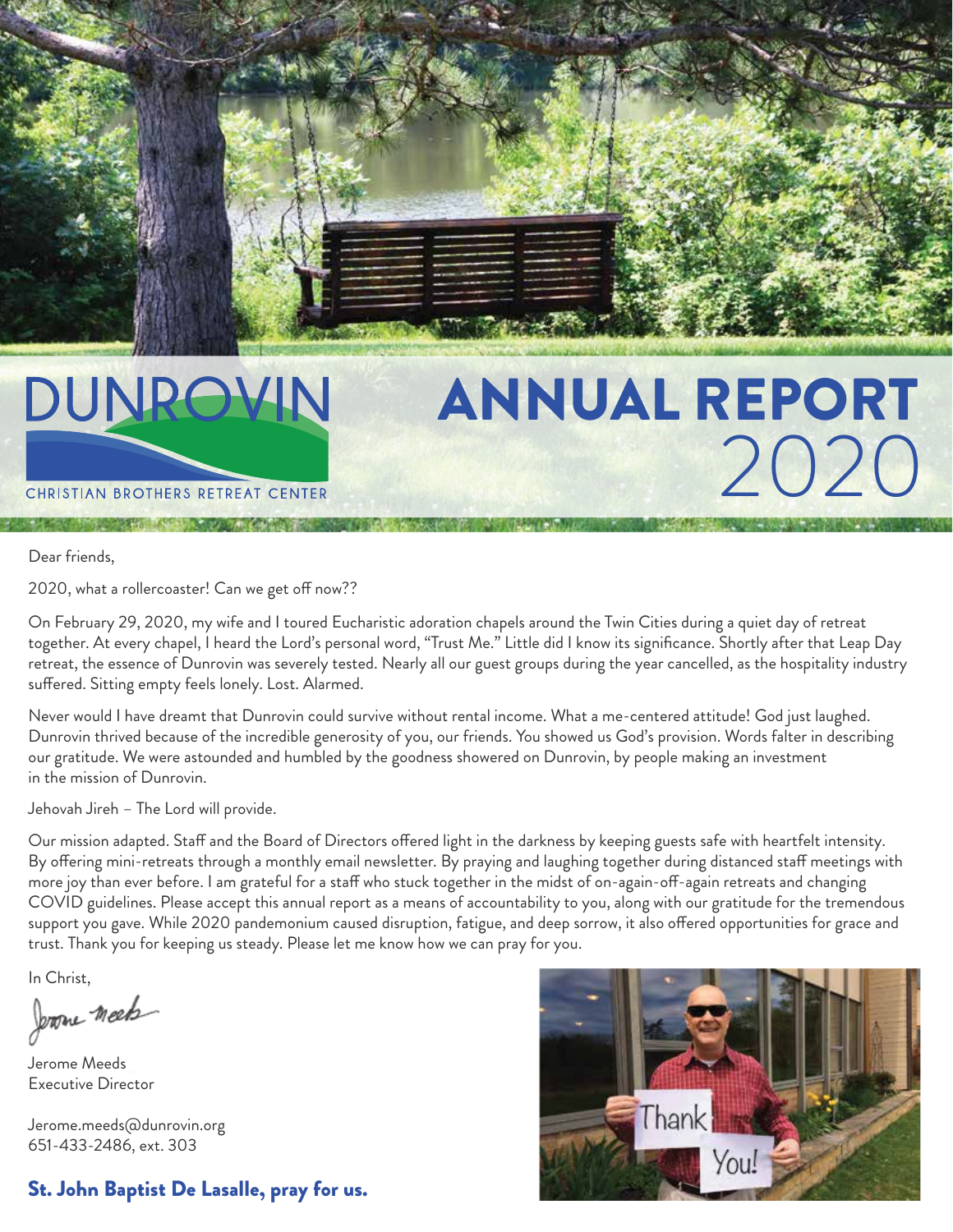

\*The March count includes 15 SJV guests who are not recounted in April and May.

Total guests in 2020: 987 (down 68% on average from the last 5 years)

# **Opportunity Time!**

A quiet retreat center opened up space for working together on projects throughout the property. The Paycheck Protection Program loan (forgiven in 2021) allowed staff members to continue working without wage cuts. Inside and out, staff worked to make little changes that added up to big impact. Thanks to the generosity of many benefactors, plus a Washington County grant and a Biz Recycling grant, we had funds for electric upgrades, new drinking fountains, painting projects, sidewalk and driveway resurfacing, a new split rail fence, erosion control, deep cleaning, and much more.

### Words of reflection from the Dunrovin staff

"Many people have said, 'I feel I have come home' when they come to Dunrovin."



"Dunrovin was built to hold people. It feels empty without people here. We see how important it is to others."







"Daily life stops us from seeing what might be right before us. COVID taught us to listen more – watching, waiting, listening."

"We need to unify as we see the needs of our guests. We don't know what they receive when they are here but all different groups are welcome."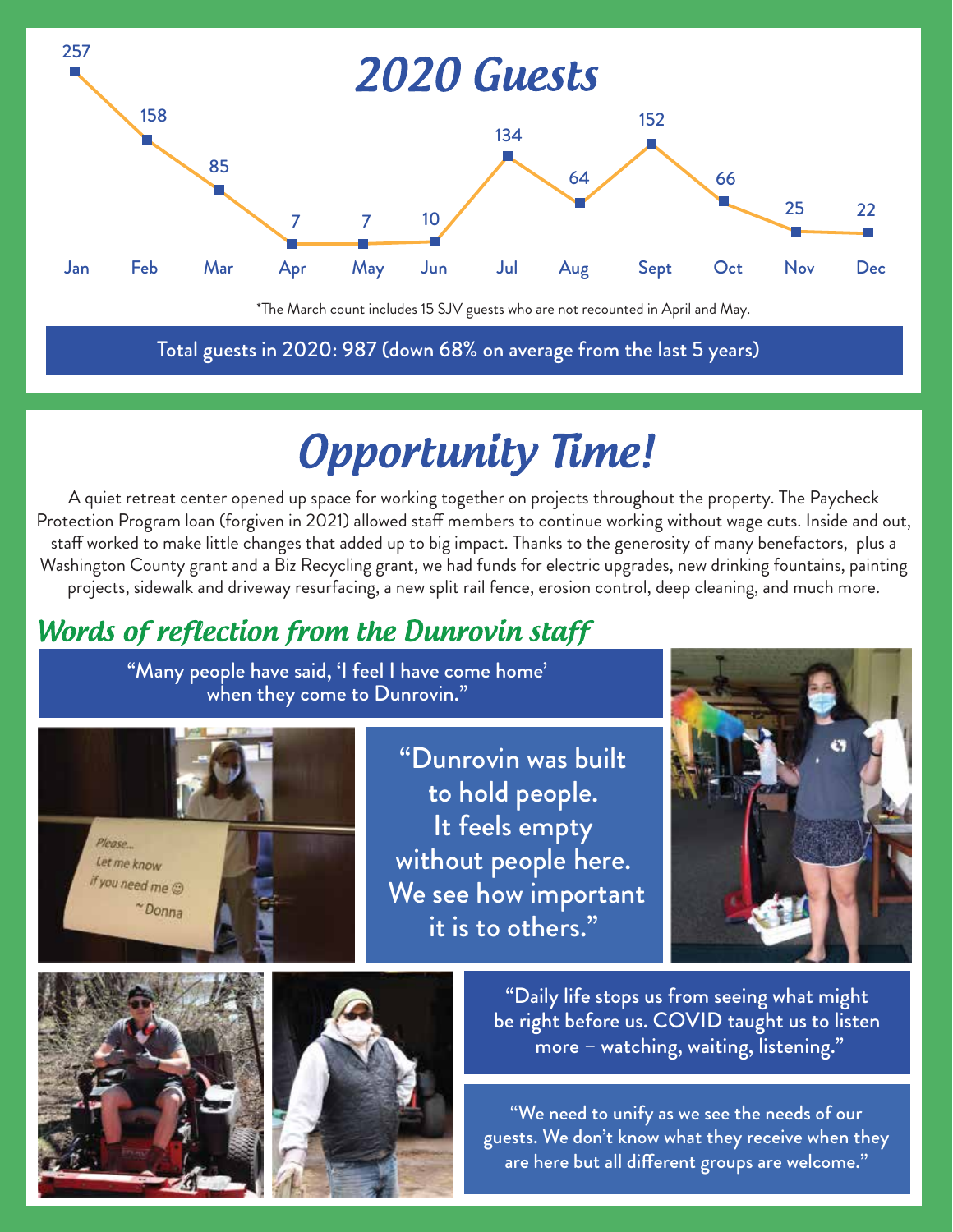### Jehovah Jireh "The Lord will provide"

### THANK YOU!

Thank you for making an investment in the mission of Dunrovin. We are gratefully humbled for your belief in the past work of Dunrovin, your present love for our staff's daily needs, and your hope for the future of the mission.

Your gift changes lives.

#### 15 Christian Brothers • 3 Foundation Grants • 2 Government Grants • 1 Matching Grant 6 Clergy/Non-Profit Gifts • 9 Corporate Gifts • 9 In-Kind Gifts • 94 Individual Donors

Special thanks for extraordinary financial assistance of individual Christian Brothers, La Salle Christian Brothers of the Midwest District, and La Salle RELAN

God is trustworthy! Dunrovin remained in the black through 2020. Thank you for keeping us steady.



#### BOARD OF DIRECTORS

Charles Hooley, Chair John Agee Bro. Michael Lee Anderson, FSC Jan Byer Paul Kiolbasa, Vice-Chair/Treasurer Bishop James Powers, Diocese of Superior Fr. Tom Thompson, Diocese of Superior, Secretary

The Dunrovin Board of Directors met regularly during the year to assess our operations and keep finances in order. They offered immeasurable support and encouragement. Thank youfor your selfless service.